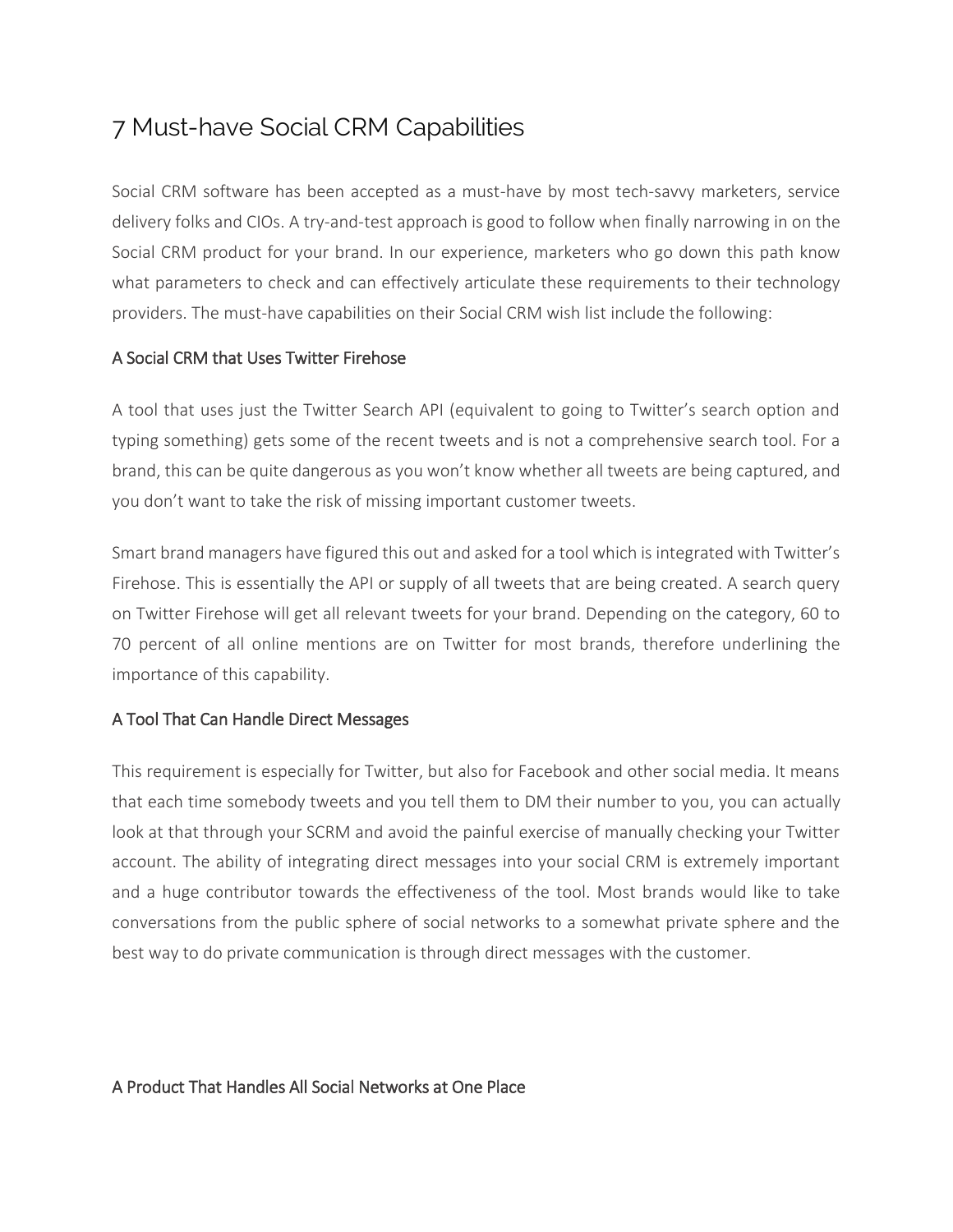Brands need an omnipresent online product because the bottom line is that customers make their pre-purchase decisions anywhere, from Facebook and Twitter to other social networks like LinkedIn, Youtube and TripAdvisor. There are products that handle only Facebook and Twitter without giving marketers access to other social networks. They might also not handle Indian consumer complaints forums, and several other Web portals that are also important for a brand's reputation. Keeping a tab through a single platform that tracks all your online mentions is considered to be a huge help by marketers.

#### A Product with a Strong Ticketing Mechanism

Most social CRMs are able to show a live stream or live feed of all mentions for their brand. The agents within the company can directly interact with some of these mentions. However, one of the things which brands miss repeatedly is the ticketing ability of the tool. Without a solid ticketing ability in addition to the conversation view, it is extremely difficult for the customer service/ branding team to actually take action on all mentions systemically. This results in a chaotic experience for both the brand and the customer.

Additionally, it's only with a ticketing mechanism that it becomes possible to track metrics like resolution rate, average resolution time, and the actual experience of the customer instead of vanity metrics like response time.

# API Integration Capabilities

Integrating Social CRM with the internal CRM can maximize the return on investment on this whole online conversation management process. This is what the API integration does. Every social interaction online with the customer through Social CRM should become part of the internal CRM as well. This way, when a brand keeps accumulating social profiling data for each customer, it leads to better and targeted marketing messages.

# A Product That Captures Duplicate Mentions

A very Indian behaviour we have seen is that one customer will go and write the same complaint on Facebook, Twitter and other platforms and the brand has no way of knowing about the duplication. As this requirement is more relevant in the Indian context, we find most of the international Social CRM products don't take care of it. Ticketing functionality again is an asset. In